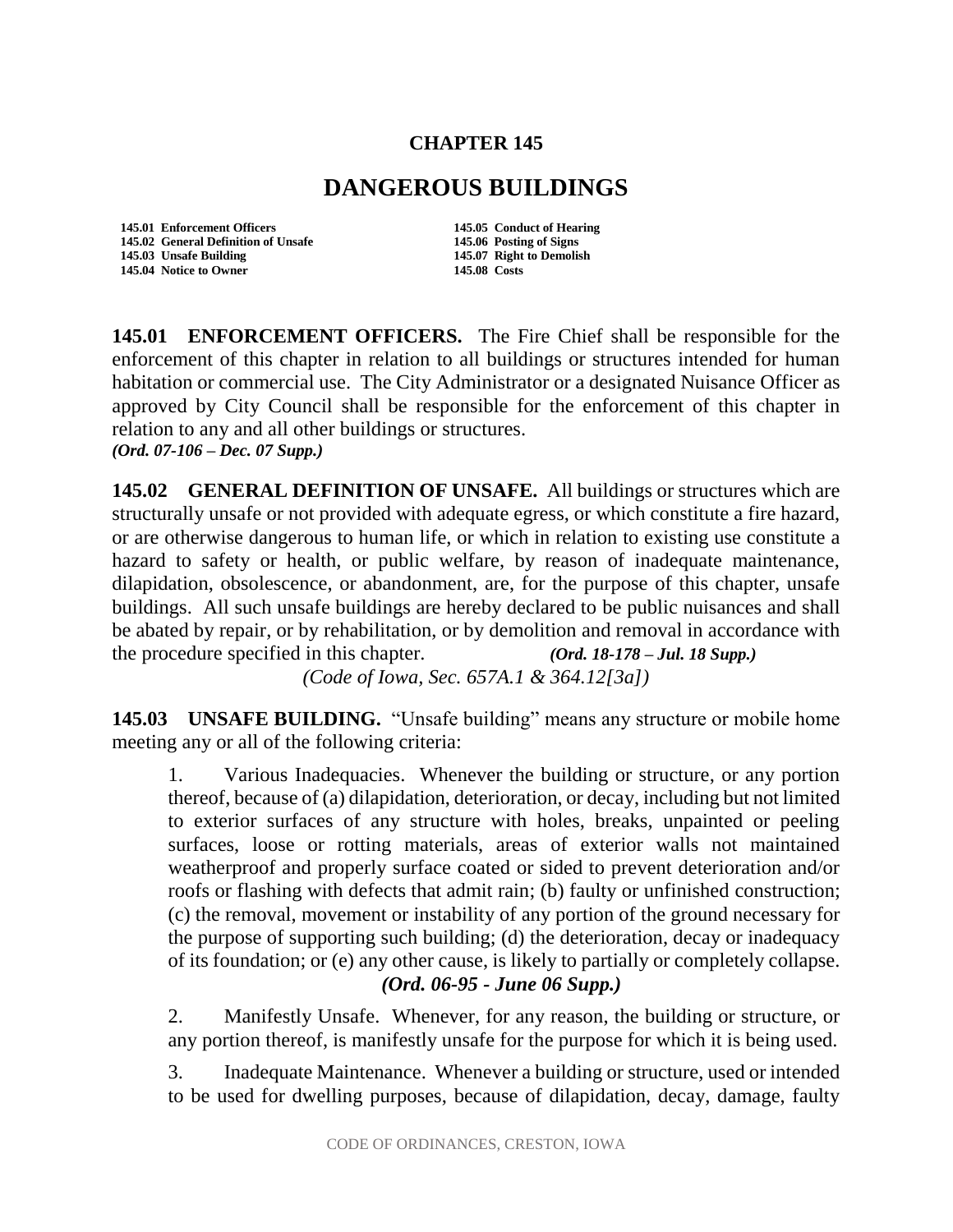construction, or otherwise, is determined by any health officer to be unsanitary, unfit for human habitation or in such condition that it is likely to cause sickness or disease.

4. Fire Hazard. Whenever any building or structure, because of dilapidated condition, deterioration, damage, or other cause, is determined by the Fire Marshal or Fire Chief to be a fire hazard.

5. Abandoned. Whenever any portion of a building or structure remains on a site after the demolition or destruction of the building or structure or whenever any building or structure is abandoned for a period in excess of six (6) months so as to constitute such building or portion thereof an attractive nuisance or hazard to the public.

**145.04 NOTICE TO OWNER.** The enforcement officer shall examine or cause to be examined every building or structure or portion thereof reported as dangerous or damaged and, if such is found to be an unsafe building as defined in this chapter, the enforcement officer shall give to the owner of such building or structure written notice statin the defects thereof. This notice may require the owner or person in charge of the building or premises, within forty-eight (48) hours or such reasonable time as the circumstances require, to commence either the required repairs or improvements or demolition and removal of the building or structure or portions thereof, and all such work shall be completed within thirty (30) days from date of notice, unless otherwise stipulated by the enforcement officer. If necessary, such notice shall also require the building, structure, or portion thereof to be vacated forthwith and not reoccupied until the required repairs and improvements are completed, inspected and approved by the enforcement officer. *(Ord. 18-178 – Jul. 18 Supp.) (Code of Iowa, Sec. 364.12 [3h])* 

1. Notice Served. Such notice shall be served by sending by Certified Mail to owner of record, according to Section 364.12[3h] of the Code of Iowa, if the owner is found within the City limits. If the owner is not found within the City limits such service may be made upon the owner by registered mail or certified mail. The designated period within which said owner or person in charge is required to comply with the order of the enforcement officer shall begin as of the date the owner receives such notice.

2. Hearing. Such notice shall also advise the owner that he or she may request a hearing before the Council on the notice by filing a written request for hearing within the time provided in the notice.

**145.05 CONDUCT OF HEARING.** If requested, the Council shall conduct a hearing in accordance with the following:

1. Notice. The owner shall be served with written notice specifying the date, time and place of hearing.

2. Owner's Rights. At the hearing, the owner may appear and show cause why the alleged nuisance shall not be abated.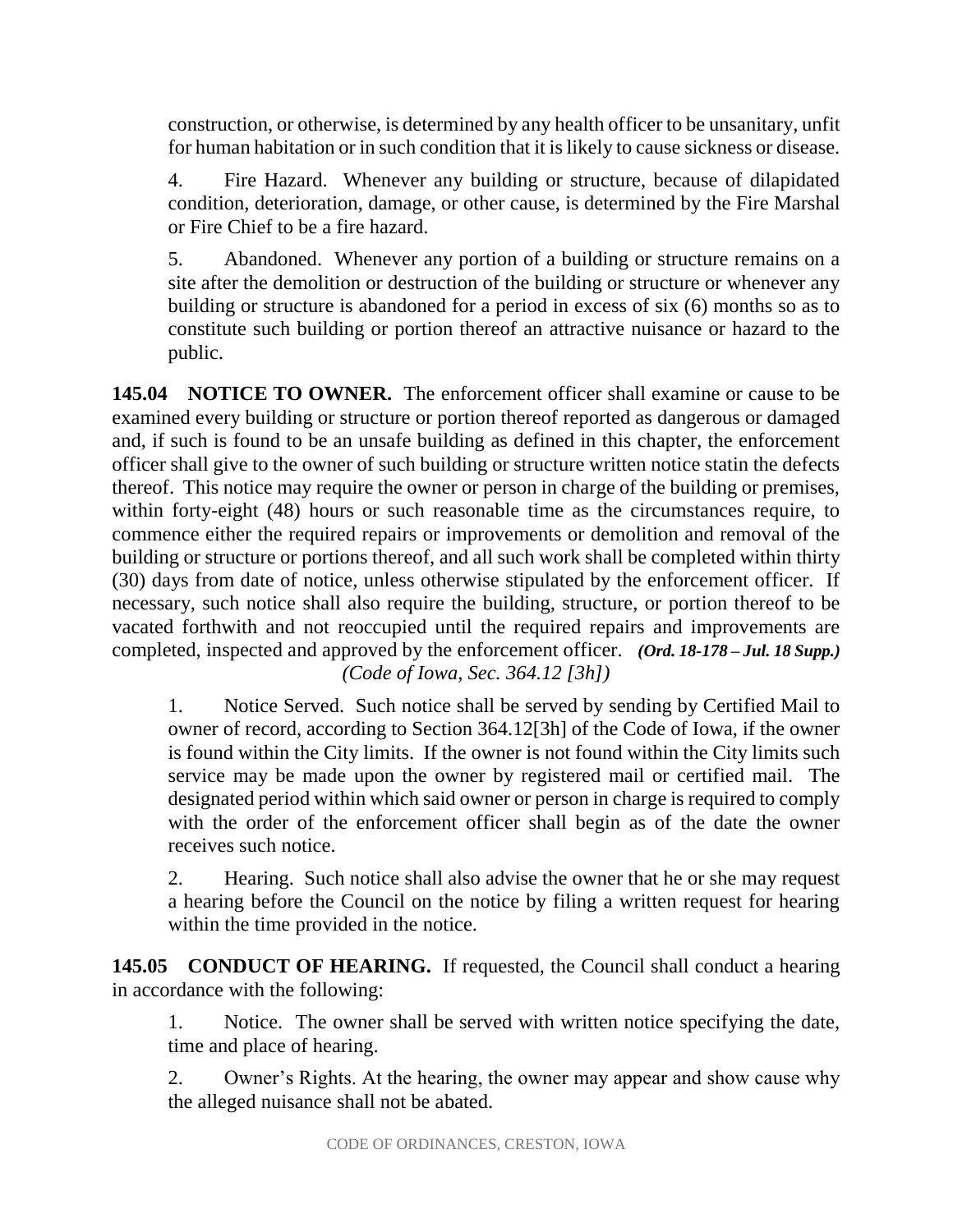3. Determination. The Council shall make and record findings of fact and may issue such order as it deems appropriate.

**145.06 POSTING OF SIGNS.** The enforcement officer shall cause to be posted at each entrance to such building a notice to read: "DO NOT ENTER. UNSAFE TO OCCUPY. CITY OF CRESTON, IOWA." Such notice shall remain posted until the required repairs, or rehabilitation, or demolition and removal are completed. Such notice shall not be removed without written permission of the enforcement officer and no person shall enter the building except for the purpose of making the required repairs or of demolishing the building.

*(Ord. 18-178 – Jul. 18 Supp.)*

**145.07 RIGHT TO DEMOLISH.** In case the owner fails, neglects, or refuses to comply with the notice to repair, to rehabilitate, or to demolish and remove the building or structure or portion thereof, the Council may order the owner of the building prosecuted as a violator of the provisions of this chapter and may order the enforcement officer to proceed with the work specified in such notice. A statement of the cost of such work shall be transmitted to the Council. *(Ord. 18-178 – Jul. 18 Supp.)*

*(Code of Iowa, Sec. 364.12[3h])*

**145.08 COSTS.** Costs incurred under Section 145.07 shall be paid out of the City treasury. Such costs shall be charged to the owner of the premises involved and levied as a special assessment against the land on which the building or structure is located, and shall be certified to the County Treasurer for collection in the manner provided for other taxes. *(Code of Iowa, Sec. 364.12[3h])*